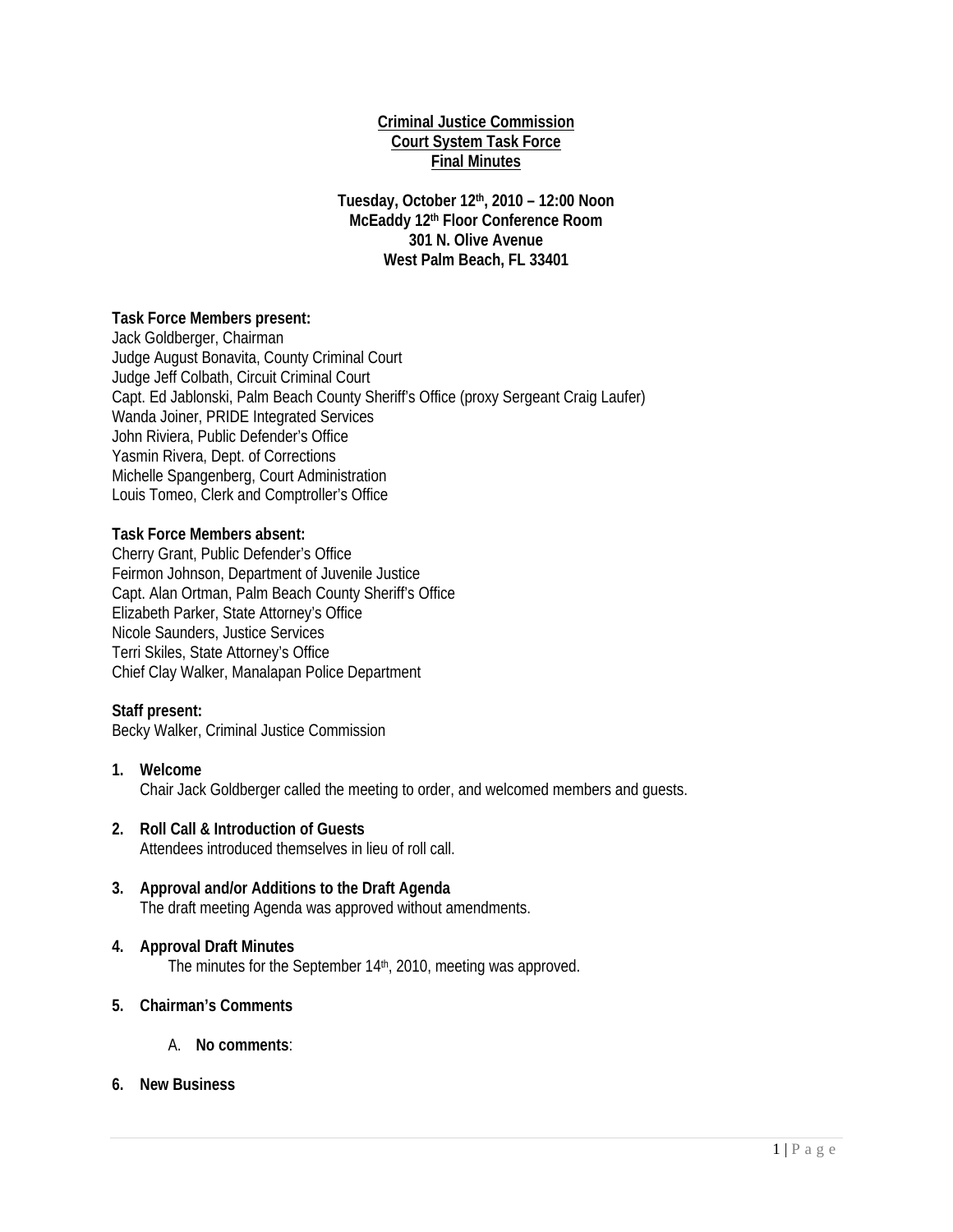- A. **Florida Sunshine Legislation**: Leonard Berger, Assistant County Attorney. Mr. Berger provided an overview of the Sunshine Legislation. He noted that in general it means that all meetings by government entities must be conducted in the "sunshine". Meetings must be held in locations accessible to the public, notices of all meetings must be made in advance, and minutes must be published for all meetings. These requirements are handled by staff. Furthermore, members of committees are not permitted to discuss voting items outside of the public meetings. Mr. Berger emphasized that the court interpreted the law to mean that it covers every step of the decision making process. This includes no passing notes, emails, texts, or other form of communication is permitted. If for some reason you want to add a voting items on the agenda, such requests should be made through staff. Willful violation of the Sunshine Legislation is a second degree misdemeanor and civil penalty of \$500. He noted that any contract or agreement can be made void if it can be traced to a violation of the Sunshine Legislation regardless of when it occurred in the process. In response to a couple of questions, Mr. Berger noted that the County may provide legal counsel for County staff violating the Sunshine Law. He stated that this will depend to a great deal of the nature of the violation itself. He also stated that different members of different board may discuss voting items that are before their respective committees. Lastly, Mr. Berger informed members that to his knowledge, since the inception of the law there have been no more than three charges filed; one just recently and the other two may have been dismissed. Chairman Goldberger thanked Mr. Berger and Damir Kukec informed members that there is a hand out in their agenda packets that was prepared by Mr. Berger. Judge Colbath highlighted the fact that the "Sunshine" law does not apply to state legislators.
- B. **Electronic Monitoring**: Damir Kukec, Research and Planning. Damir Kukec noted that he placed this on the agenda following Chairman Goldberger's call for new ideas and items to study. He noted that Commissioner Aaronson often raises this issue asking why don't we place more individuals on electronic monitoring to offset the cost of incarceration. Damir Kukec stated that he wanted to raise it to see if the committee was interested in further examining the use of electronic monitoring. Chair Goldberger noted that he was unsure given the breadth of use – as a sentence and a condition of pretrial release. He also noted that he wasn't sure about how often it was used in the circuit and county court. He asked the two judges to give us their experience. Judge Bonavita explained that it was not often used in county court, and most of the time it may be used for Driving Under the Influence (DUI) cases for monitoring offenders. In some county court cases that result in jail time, it is up to the Sheriff's Department to determine if an offender can serve the sentence in whole or in part on electronic monitoring (house arrest). Judge Colbath confirmed that in circuit court there is a standing order that if the court does not object, the Sheriff may then place the offender on electronic monitoring in place of jail time. If the judge does not object, the discretion is with the Sheriff to determine based on their criteria to place an offender on electronic monitoring. He also noted that the monitoring technology has improved considerably and is quite advanced. Ms. Yasmin Rivera informed the task force that last week, Judge Kastrenakes place approximately 25 offenders from the Drug Farm on electronic monitoring maintained by the Department of Corrections. Chair Goldberger also noted that some of his clients had problems with the technology, which may reflect the Sheriff's use of older technology. Chair Goldberger noted that he would like to do something with electronic monitoring. He asked staff to assemble documentation concerning this issue and possibly invite someone from the Sheriff's Office for our next meeting.
- **7. Old Business**:
	- A. **ATM at Booking**: Judge Colbath raised this as an issue and requested that staff explore the possibility of installing an automated teller machine (ATM) in the booking intake area of the jail. Damir Kukec noted that he consulted with Michelle Delaura, Property Manager, Corrections Division, Palm Beach Sheriff's Office (PBSO). He noted that the booking staff at intake works with accused to process them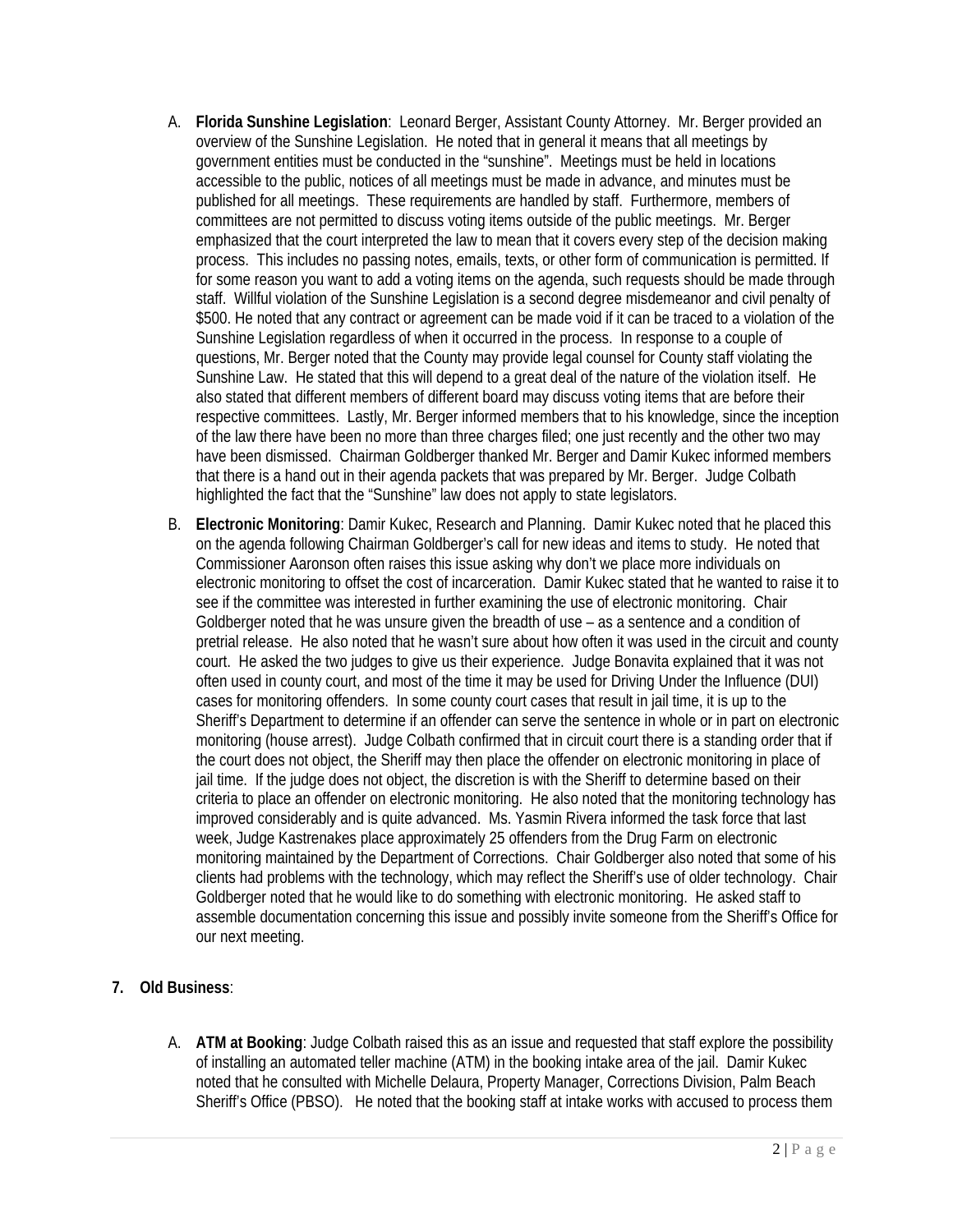as quickly as possible; which also includes helping them access funds to bond out or to contact someone outside to bond them out. Current accused have access to Western Union; however, this typically requires accused to contact someone on the outside to complete the transaction. In addition, there is a kiosk that enables contacts on the outside to credit an accused account which can be used to pay for their bond. This includes a \$25 service fee which must be paid in addition to the full bond amount. Ms Delaura also noted that they were working on a process with a potential vendor (Government Payment Services), which would enhance their current procedures. This would include tamper proof property bags designed to hold credit cards which could be easily accessed. Accused with a credit card would be able to contact the vendor and quickly bond out of jail. If a credit card was not available, Government Payment Services would attempt to contact someone on the outside on behalf of the accused. It was noted that bonds over \$5,000 would likely continue to be handled by the bond agencies. Damir Kukec suggested that we could have Ms. Delaura come before the taskforce to let us know how it system is working once it is implemented. Judge Colbath mentioned the issue of accused with a low bond sitting in the jail for longer than 30 days, with minor offenses, and with no previous history. He was wondering if we have some sort of process to deal with this issue. Judge Colbath mentioned Judge Ted Booras as someone who is familiar with this issue. Chairman Goldberger asked staff to further investigate this issue and bring it back before the task force.

- B. **Skype Access to Clients**: At the last meeting, Judge Colbath asked staff to research the possibility of getting access to video conferencing via Skpe like technology for jail clients and their attorneys. Charles Frazier, Facilities Management and Operations stated that currently there are plans to install one video conference kiosk at the main court house for private attorneys and their jail clients. There is an opportunity to install four more units; however, we are waiting on court administration before proceeding. The implementation plan includes video visitation and a kiosk for private attorneys at the West County detention center. There are plans for future implementation in South, North, and the main detention Center (Gun Club). It was noted that the Public Defender's Office has been using video conferencing to interview their clients at Gun Club for some time now. Expanding this type of communication using Skype would likely present specific challenges from a network security and policy perspective. As part of the future, he noted that they are looking into the implementation of secure IP based connections. Judge Colbath noted that he was using the reference to Skype generically. He wondered if there is something that the criminal bar can do to speed up the implementation process recognizing that they would likely pay for the service to be installed. Chairman Goldberger asked if they could be invited to attend the next meeting of the task force. Judge Colbath wondered if this project can be leveraged with the pilot project he has in his court room which allows jailed defendants to appear in court via the video reducing the need for transportation and other associated costs. It also makes accommodations for private communications between clients and attorneys during the court proceeding. Damir Kukec agreed that he would have a discussion with facilities prior to the meeting and invite them to attend.
- C. **Access to Probable Cause Affidavits**: Chair Goldberger stated that he still wants to investigate the possibility of accessing probable cause affidavits online, rather than having to go down to the main court house. Mr. Louis Tomeo commented that this issue relates to the Florida Supreme Court decision which restricts the release of such documents over the internet to the public (AOSC07-49). Furthermore, he noted that a probable cause affidavit can be obtained online by the attorney of record only. Ms. Joiner noted that at this time Manatee County approved a pilot which enables anyone to access probable cause affidavits online, regardless of whether you are the attorney of record. It was also noted that a not-for-profit company is responsible for the portal which provides online access to such records. For this site, users must be registered users with a userid and password before they have access to the records.

# **8. Updates & Initiatives**